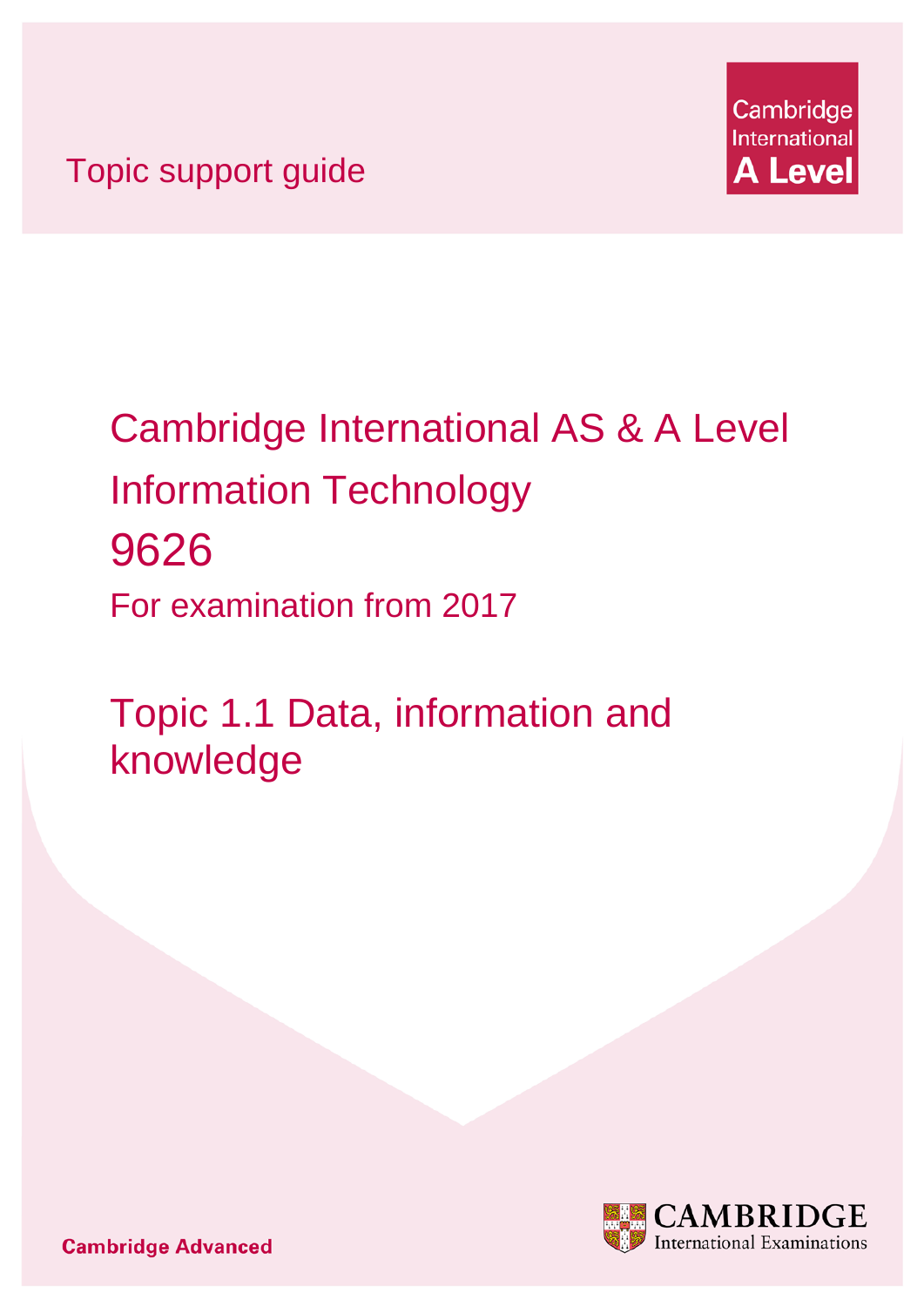Cambridge International Examinations retains the copyright on all its publications. Registered Centres are permitted to copy material from this booklet for their own internal use. However, we cannot give permission to Centres to photocopy any material that is acknowledged to a third party even for internal use within a Centre.



© Cambridge International Examinations 2015 Version 1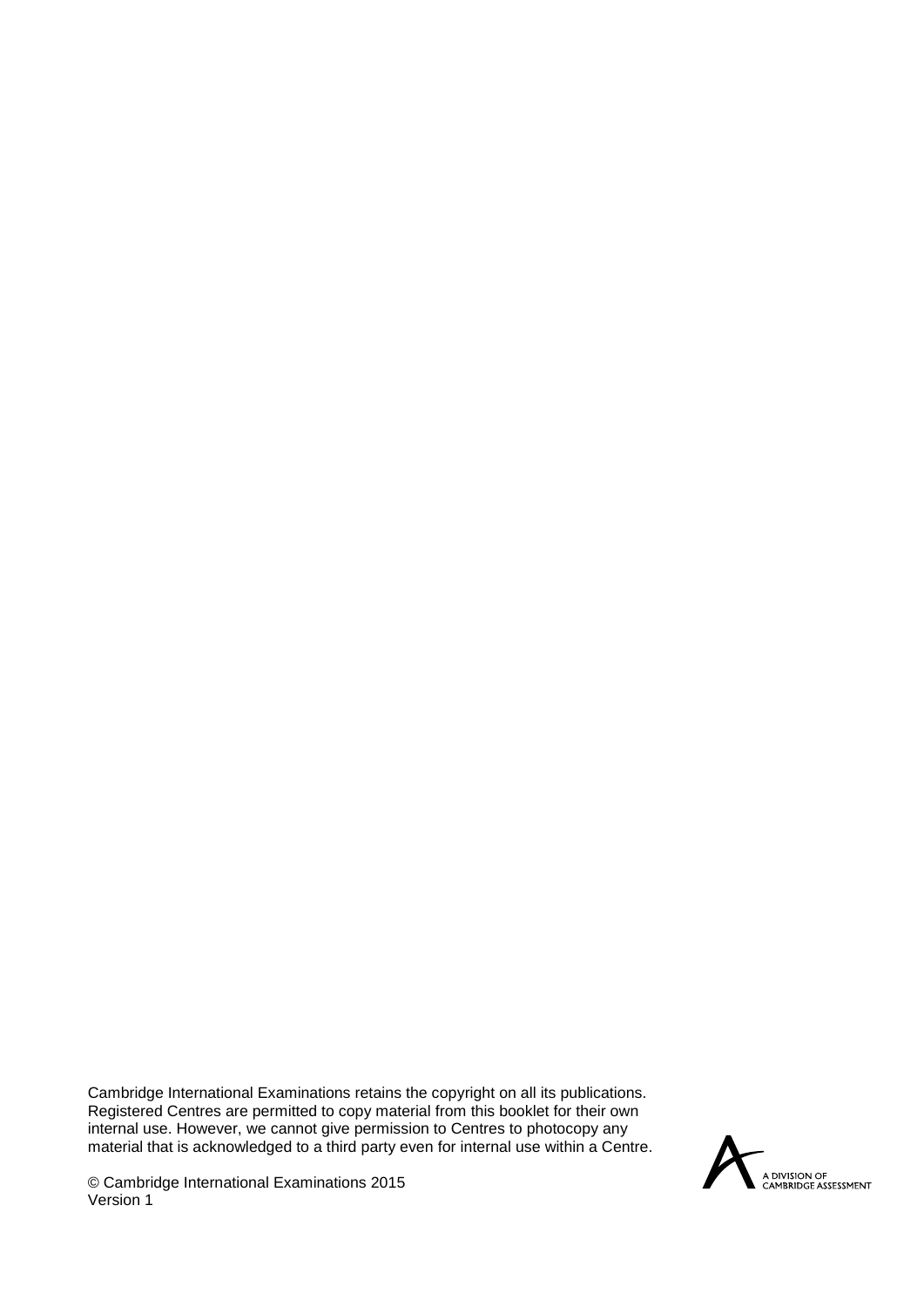# **Contents**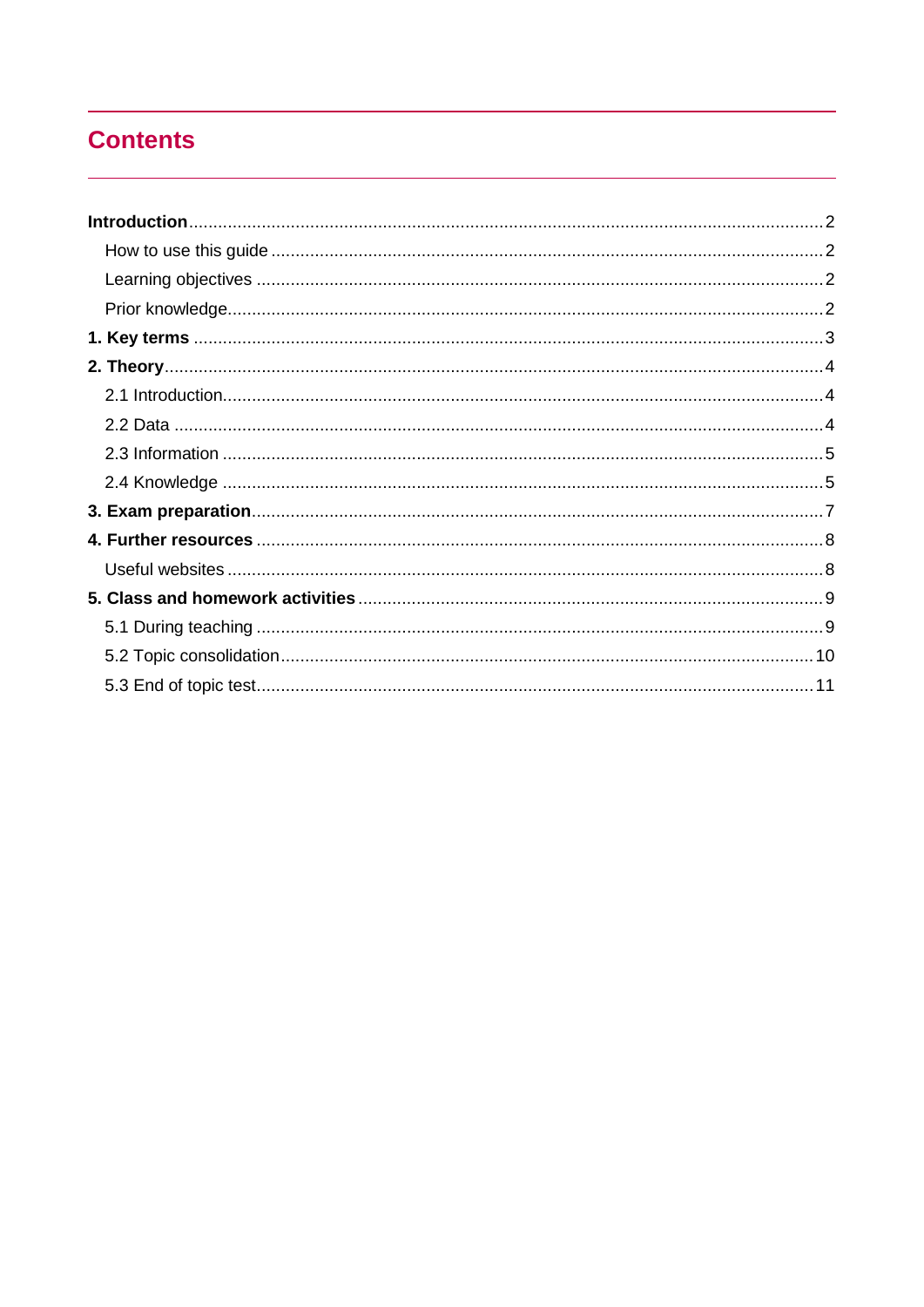# <span id="page-3-0"></span>**Introduction**

# <span id="page-3-1"></span>How to use this guide

The aim of this guide is to facilitate your teaching of Cambridge International AS & A Level Information Technology, syllabus topic 1.1 Data, information and knowledge. This topic defines some of the fundamental concepts used in topic 1 Data, information, knowledge and processing, as well as in the syllabus as a whole

Section 1 lists some key terms used in this topic and their definitions. Section 2 Theory provides the basic theory that you will need for teaching this topic, including illustrative examples. Section 3 indicates what your learners need to know, understand, or be able to do for this topic in the examination. Section 4 lists some useful websites relevant to the topic for you or your learners to use. Section 5 provides activities for you to carry out with your learners to teach this topic, to consolidate, and to check learning.

# <span id="page-3-2"></span>Learning objectives

Reading this guide should help you guide learners to cope with the following syllabus learning objectives:

- define data, clearly identifying that data has no meaning
- define information and show how data can become information through context and meaning
- define knowledge and understand that information becomes knowledge when human experience is applied.

# <span id="page-3-3"></span>Prior knowledge

#### **Before you begin teaching this topic:**

- If you look for information about data, information and knowledge make sure you only look at computing or information technology (IT) resources – many researchers in a variety of fields such as sociology, economics and science use the terms data and information to mean the same thing.
- The term 'data' as used in the syllabus is often referred to in other fields as 'raw data'. Make sure you are aware of this before you research the topic.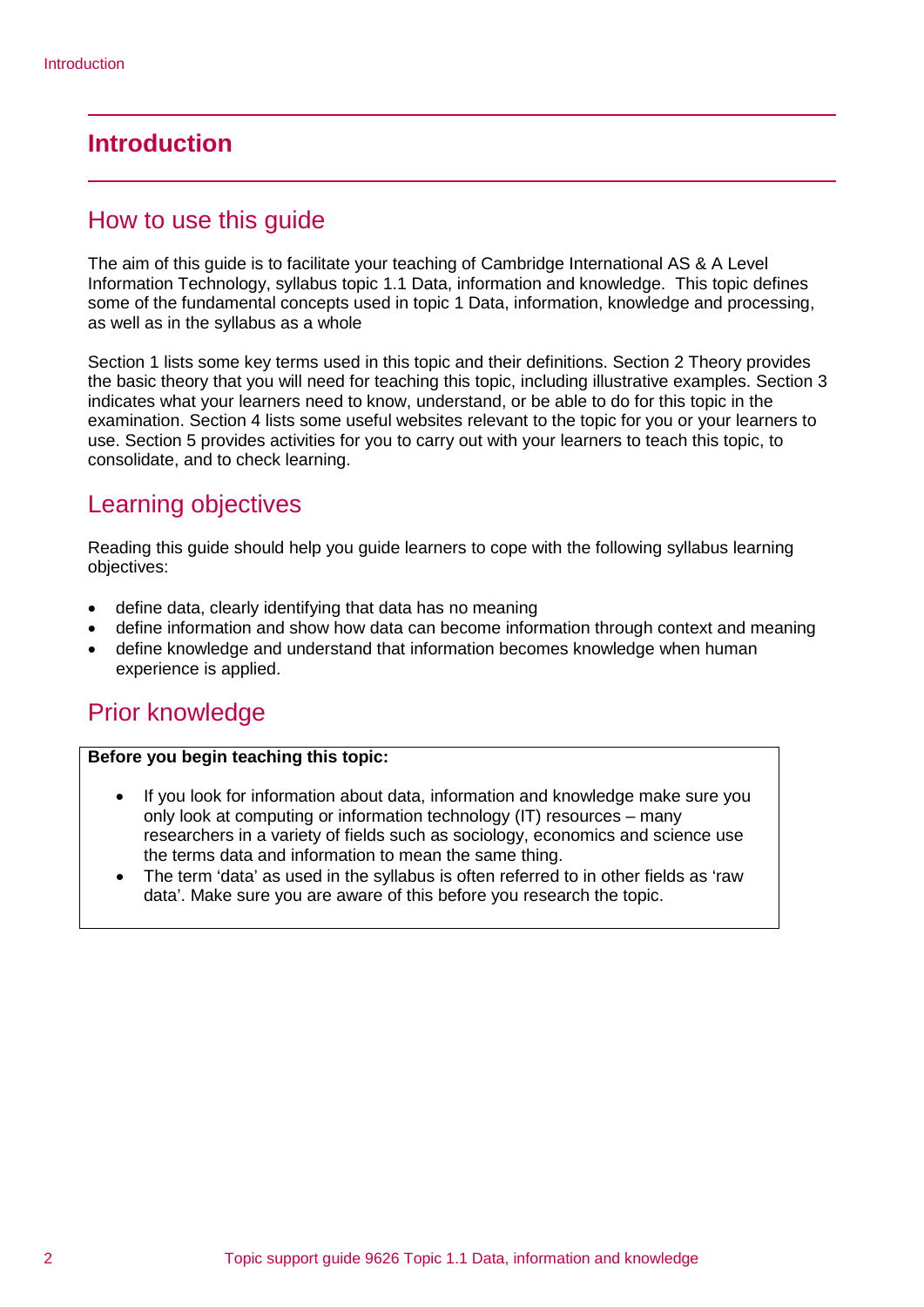# <span id="page-4-0"></span>**1. Key terms**

| <b>Word/phrase</b>    | <b>Meaning</b>                                                                                                                 |
|-----------------------|--------------------------------------------------------------------------------------------------------------------------------|
| data                  | A collection of text, numbers or symbols in raw or unorganised form                                                            |
| explicit<br>knowledge | Knowledge, such as facts, that can be easily passed on to others                                                               |
| information           | Data that has been processed, e.g. grouped, normally by a computer, to give it<br>meaning and make it interpretable            |
| knowledge             | The acquisition by a person of information such as facts, or the understanding<br>of information such as how to solve problems |
| raw data              | Similar to data, the raw input of text, numbers and symbols that needs to be<br>processed to give it meaning                   |
| tacit<br>knowledge    | Knowledge that is difficult to pass on to someone else, such as knowing how to<br>do something                                 |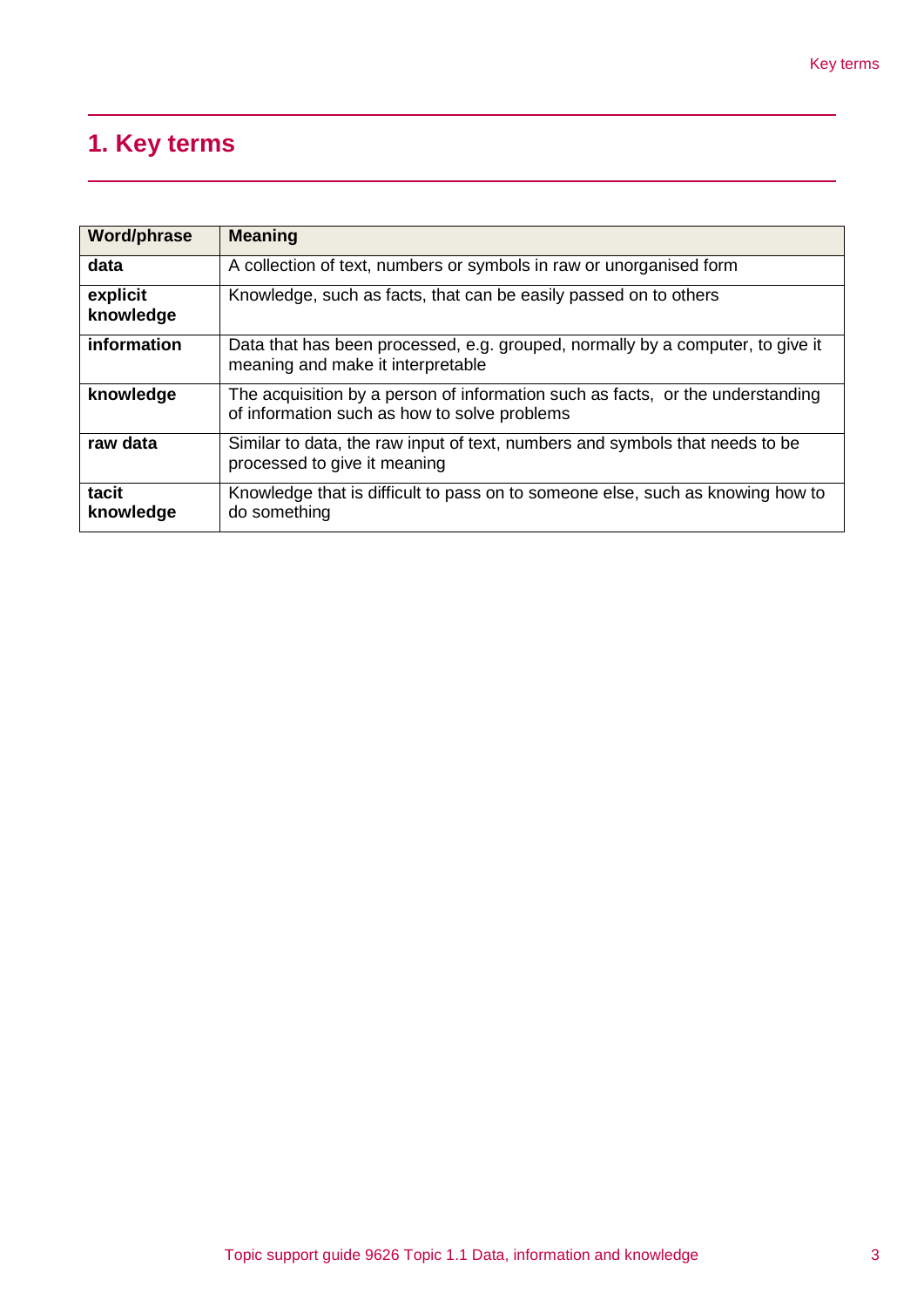# <span id="page-5-0"></span>**2. Theory**

# <span id="page-5-1"></span>2.1 Introduction

We live in the information age. In the same way that the development of industry created the industrial age, the development of information technology systems, and especially the internet, has created the information age. It has been a long-held belief by many philosophers that **knowledge** is power and that knowledge stems from understanding of **information**; information, in turn, is the assigning of meaning to **data**. To develop learners' understanding of information technology, we start by defining these three related concepts. The topics are hierarchical in that:



# <span id="page-5-2"></span>2.2 Data

#### 2.2.1 What is data?

The concept of data as it is used in the syllabus is commonly referred to as 'raw' data – a collection of text, numbers and symbols with no meaning. Data therefore has to be processed, or provided with a context, before it can have meaning.

#### **Example**

- 3, 6, 9, 12
- cat, dog, gerbil, rabbit, cockatoo
- 161.2, 175.3, 166.4, 164.7, 169.3

These are meaningless sets of data. They could be the first four answers in the 3 x table, a list of household pets and the heights of 15-year-old students but without a context we don't know.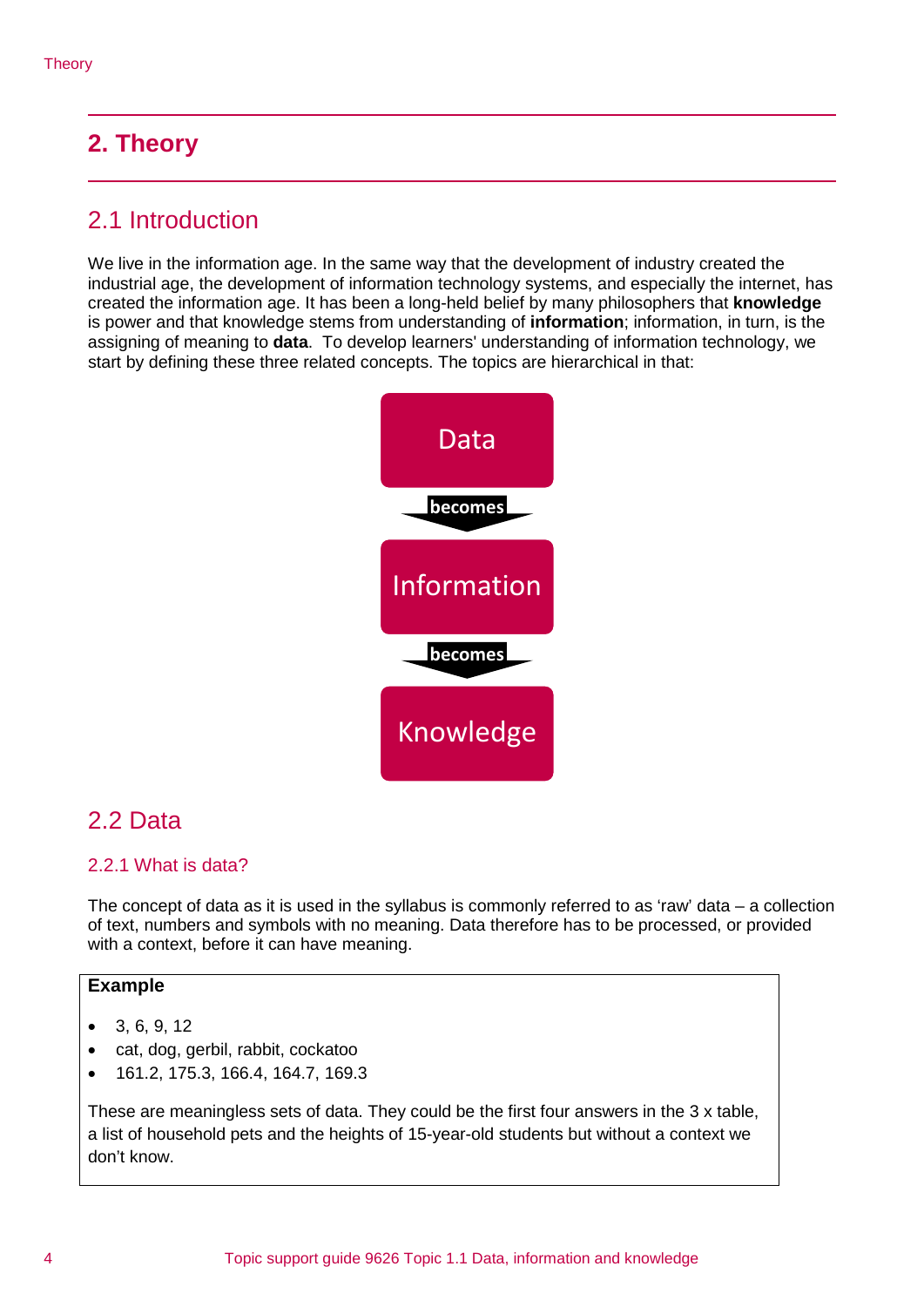# <span id="page-6-0"></span>2.3 Information

#### 2.3.1 What is information?

It is important that students learn the concept of what 'information' is as used in information technology. Information is the result of processing data, usually by computer. This results in facts, which enables the processed data to be used in context and have meaning. Information is data that has meaning.

#### 2.3.2 When does data become information?

Data on its own has no meaning. It only takes on meaning and becomes information when it is interpreted. Data consists of raw facts and figures. When that data is processed into sets according to context, it provides information.

Data refers to raw input that when processed or arranged makes meaningful output. Information is usually the processed outcome of data. When data is processed into information, it becomes interpretable and gains significance.

In IT, symbols, characters, images, or numbers are data. These are the inputs an IT system needs to process in order to produce a meaningful interpretation. In other words, data in a meaningful form becomes information. Information can be about facts, things, concepts, or anything relevant to the topic concerned. It may provide answers to questions like who, which, when, why, what, and how.

If we put Information into an equation it would look like this:

Data  $+$  Meaning  $=$  Information

#### **Example**

Looking at the examples given for data:

- 3, 6, 9, 12
- cat, dog, gerbil, rabbit, cockatoo
- 161.2, 175.3, 166.4, 164.7, 169.3

Only when we assign a context or meaning does the data become **information**. It all becomes meaningful when we are told:

- 3, 6, 9 and 12 are the first four answers in the 3 x table
- cat, dog, gerbil, rabbit, cockatoo is a list of household pets
- 161.2, 175.3, 166.4, 164.7, 169.3 are the heights of 15-year-old students.

# <span id="page-6-1"></span>2.4 Knowledge

#### 2.4.1 What is knowledge?

When someone memorises information this is often referred to as 'rote-learning' or 'learning by heart'. We can then say that they have acquired some knowledge. Another form of knowledge is produced as a result of understanding information that has been given to us, and using that information to gain knowledge of how to solve problems.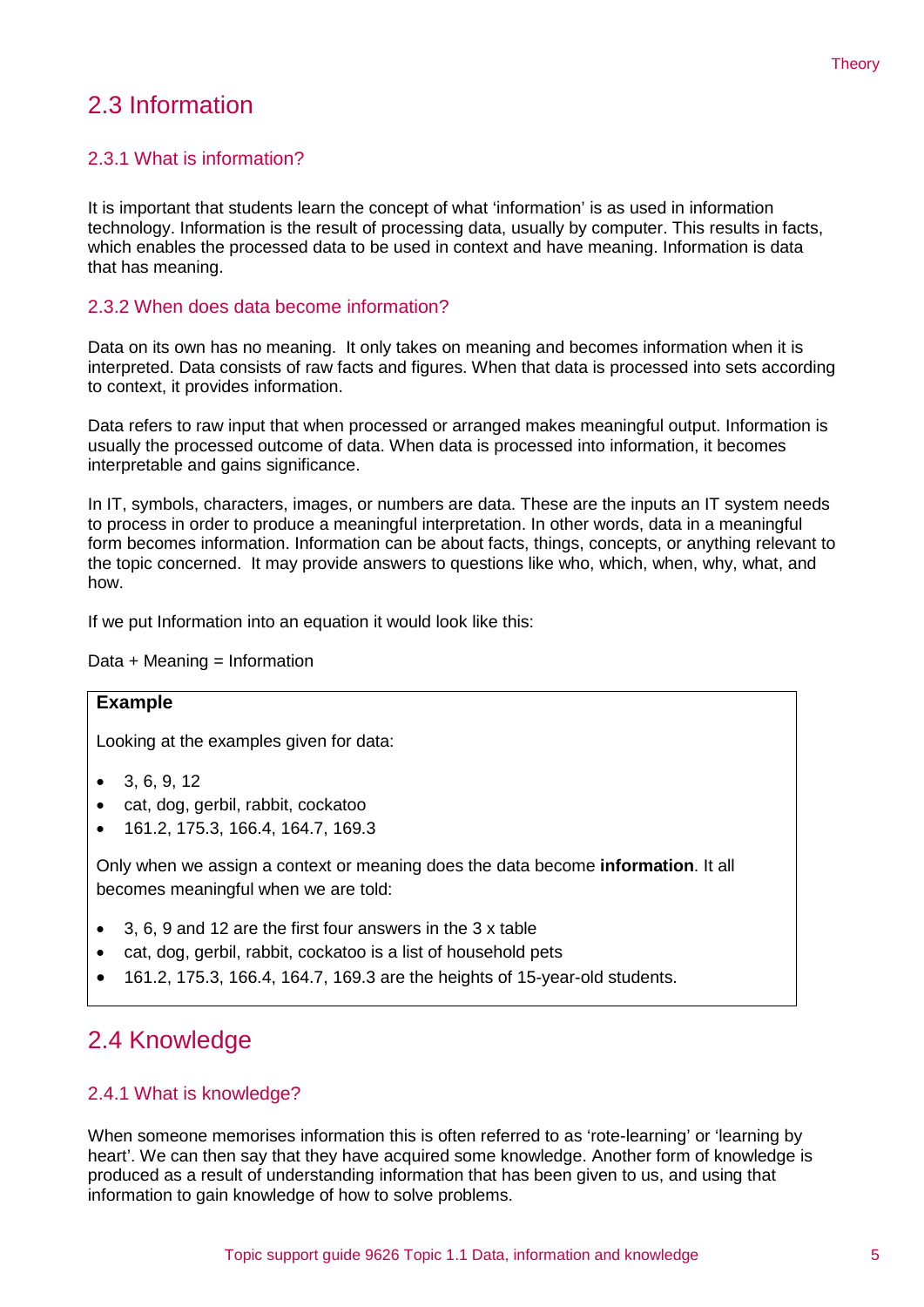Knowledge can therefore be:

- acquiring and remembering a set of facts, or
- the use of information to solve problems.

The first type is often called explicit knowledge. This is knowledge that can be easily passed on to others. Most forms of explicit knowledge can be stored in certain media. The information contained in encyclopedias and textbooks are good examples of explicit knowledge.

The second type is called tacit knowledge. It is the kind of knowledge that is difficult to pass on to another person just by writing it down. For example, saying that Paris is the capital of France is explicit knowledge that can be written down, passed on, and understood by someone else. However, the ability to speak a foreign language, bake bread, program a computer or use complicated machinery requires additional pieces of knowledge (such as that gained through experience) that are not always known explicitly and are difficult to pass on to other users.

#### 2.4.2 How are data, information and knowledge linked?

If we put Knowledge into an equation it would look like this:

Information + application or use = Knowledge

#### **Example**

Looking at the examples given for **data**:

- 3, 6, 9, 12
- cat, dog, gerbil, rabbit, cockatoo
- 161.2, 175.3, 166.4, 164.7, 169.3

Only when we assign a context or meaning does the data become **information**. It all becomes meaningful when we are told:

- 3, 6, 9 and 12 are the first four answers in the 3 x table
- cat, dog, gerbil, rabbit, cockatoo is a list of household pets
- 161.2, 175.3, 166.4, 164.7, 169.3 are the heights of the five tallest 15-year-old students in a class.

If we now apply this information to gain further **knowledge** we could say that:

- 4, 8, 12 and 16 are the first four answers in the 4 x table (because the 3 x table starts at three and goes up in threes the 4 x table must start at four and go up in fours)
- The tallest student is 175.3cm.
- A lion is not a household pet as it is not in the list and it lives in the wild.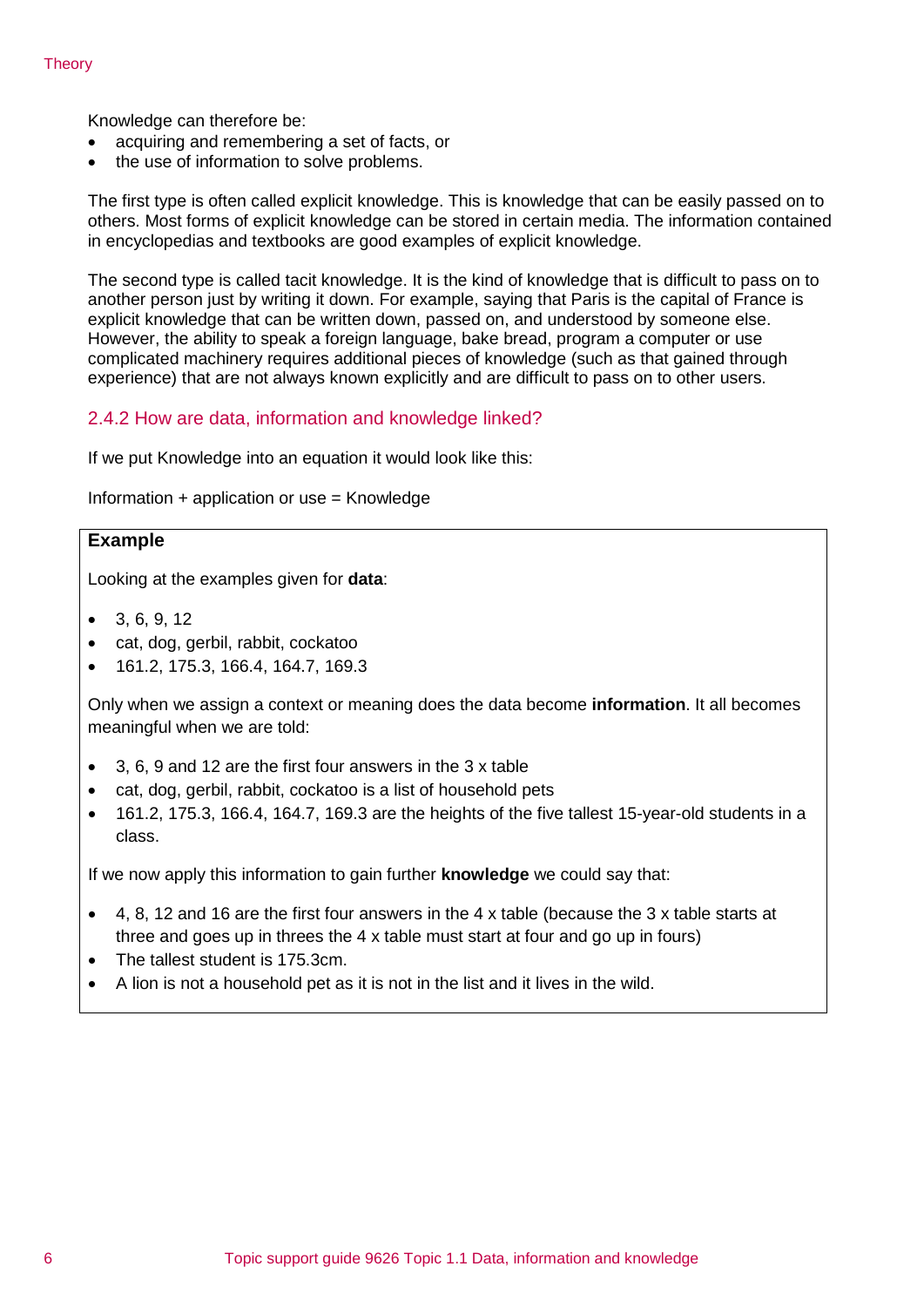# <span id="page-8-0"></span>**3. Exam preparation**

The topic of Data, information and knowledge requires learners to define and understand the meaning of these terms, as well as to be able to demonstrate how the topic is hierarchical (i.e. how data becomes information and how information becomes knowledge). Learners must know and understand these things in order to be able to answer any exam questions which may come up on this topic.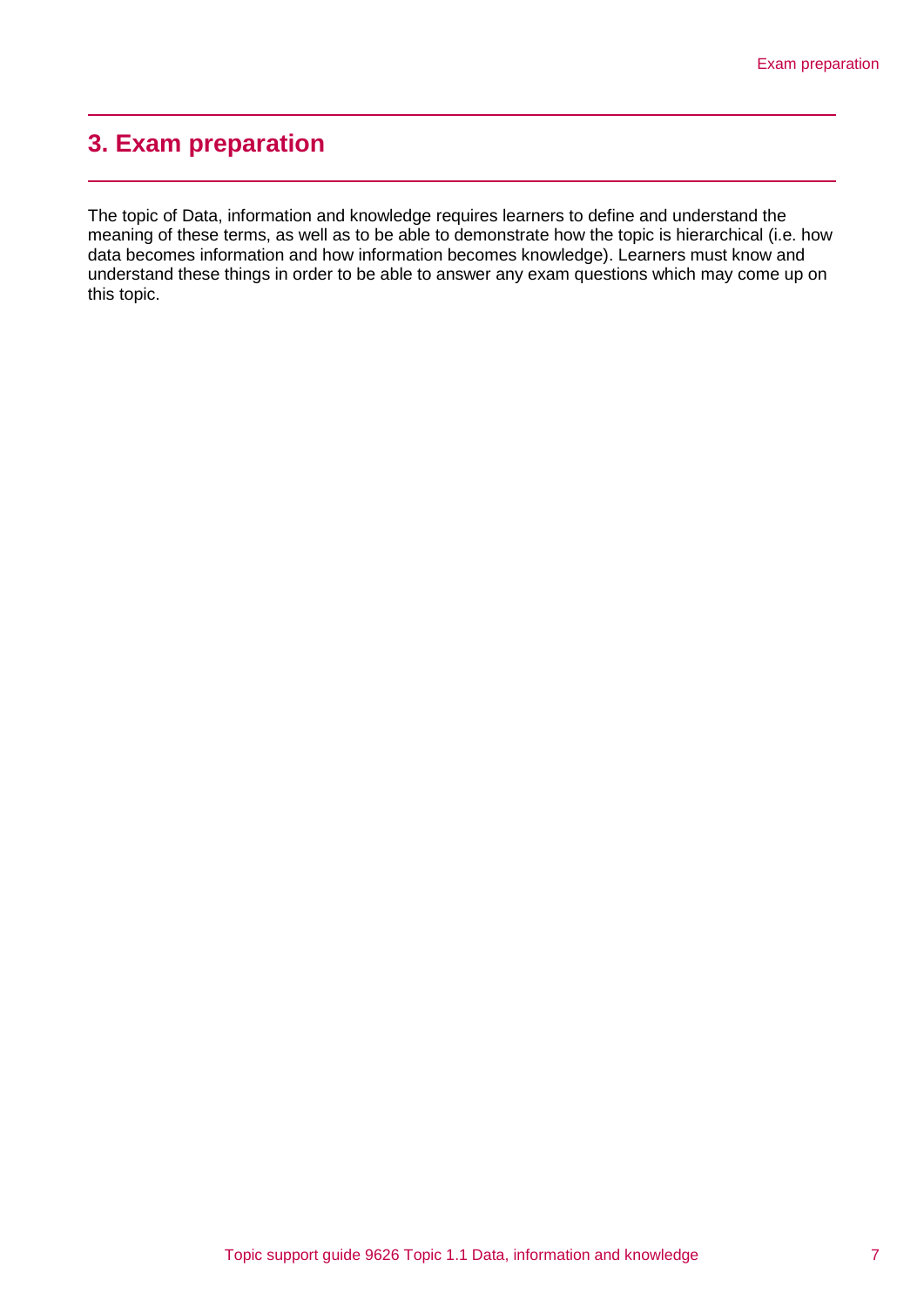# <span id="page-9-0"></span>**4. Further resources**

# <span id="page-9-1"></span>Useful websites

[www.teach-ict.com/as\\_a2\\_ict\\_new/ocr/AS\\_G061/ 311\\_data\\_info\\_knowledge/](http://www.teach-ict.com/as_a2_ict_new/ocr/AS_G061/%20311_data_info_knowledge/%20data_info_knowledge/theory_data_info_know.html)  [data\\_info\\_knowledge/theory\\_data\\_info\\_know.html](http://www.teach-ict.com/as_a2_ict_new/ocr/AS_G061/%20311_data_info_knowledge/%20data_info_knowledge/theory_data_info_know.html)

[newstrainers.wordpress.com/2009/11/10/data-becomes-information/](https://newstrainers.wordpress.com/2009/11/10/data-becomes-information/)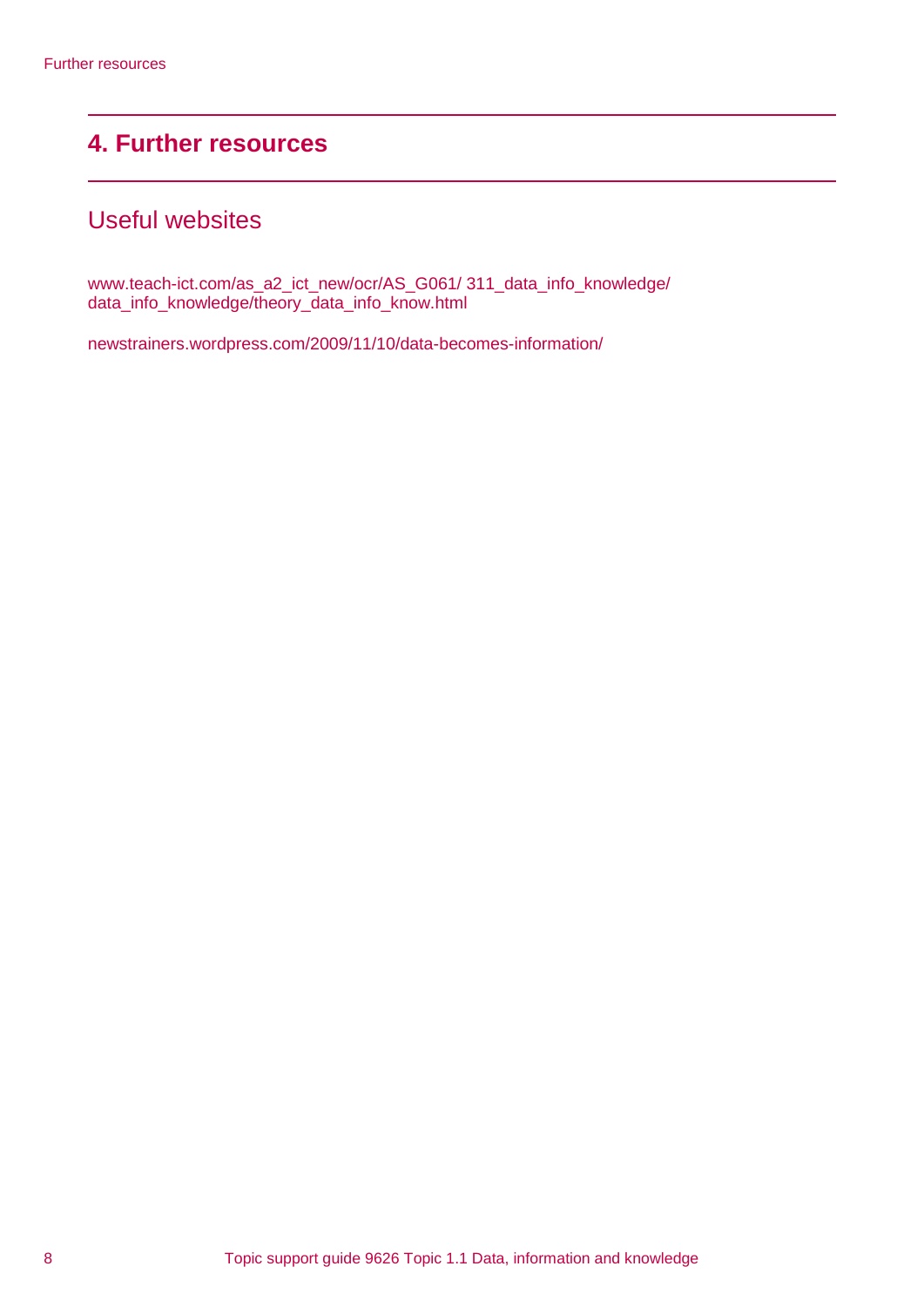# <span id="page-10-0"></span>**5. Class and homework activities**

# <span id="page-10-1"></span>5.1 During teaching

The following activities are suggested during the teaching of this topic.

#### 5.1.1 Data

1) Start by asking learners to brainstorm the meaning of 'data', asking for definitions. An effective way of getting ideas is to tell learners that they are not allowed to comment on other learners' ideas throughout the activity of brainstorming.

2) Ask learners to search for 'data' on the web and find definitions and examples. Make it clear that they will need to be careful and investigate only those sites that give IT/computing definitions. You could then bring the group together to discuss their findings and collectively come up with a definition and examples you are happy with.

#### 5.1.2 Information

1) Start by asking learners to brainstorm 'information', asking for definitions. Then ask them to search for 'information' on the internet to find definitions and examples. Make it clear that they will need to be careful and find only those sites that give IT/computing definitions. You could limit them to the three sites given in Section 4.

Bring the group together to discuss their findings and then collectively come up with a definition and examples you are happy with.

2) Explain the following to your learners as a way of demonstrating how context and meaning are integral parts of what is considered information:

The data item 01111101 could be the binary equivalent of the integer 125 or it could be binary for the ASCII code for the symbol '}' . How this number is processed determines how it is displayed, but as well as this there has to be a context.

If we know that 01111101 is the way the computer stores the re-order quantity in a stock file then we know it represents the integer 125. However, if we are told that it is part of a stored wordprocessed document then we can be confident that it represents the symbol '}'.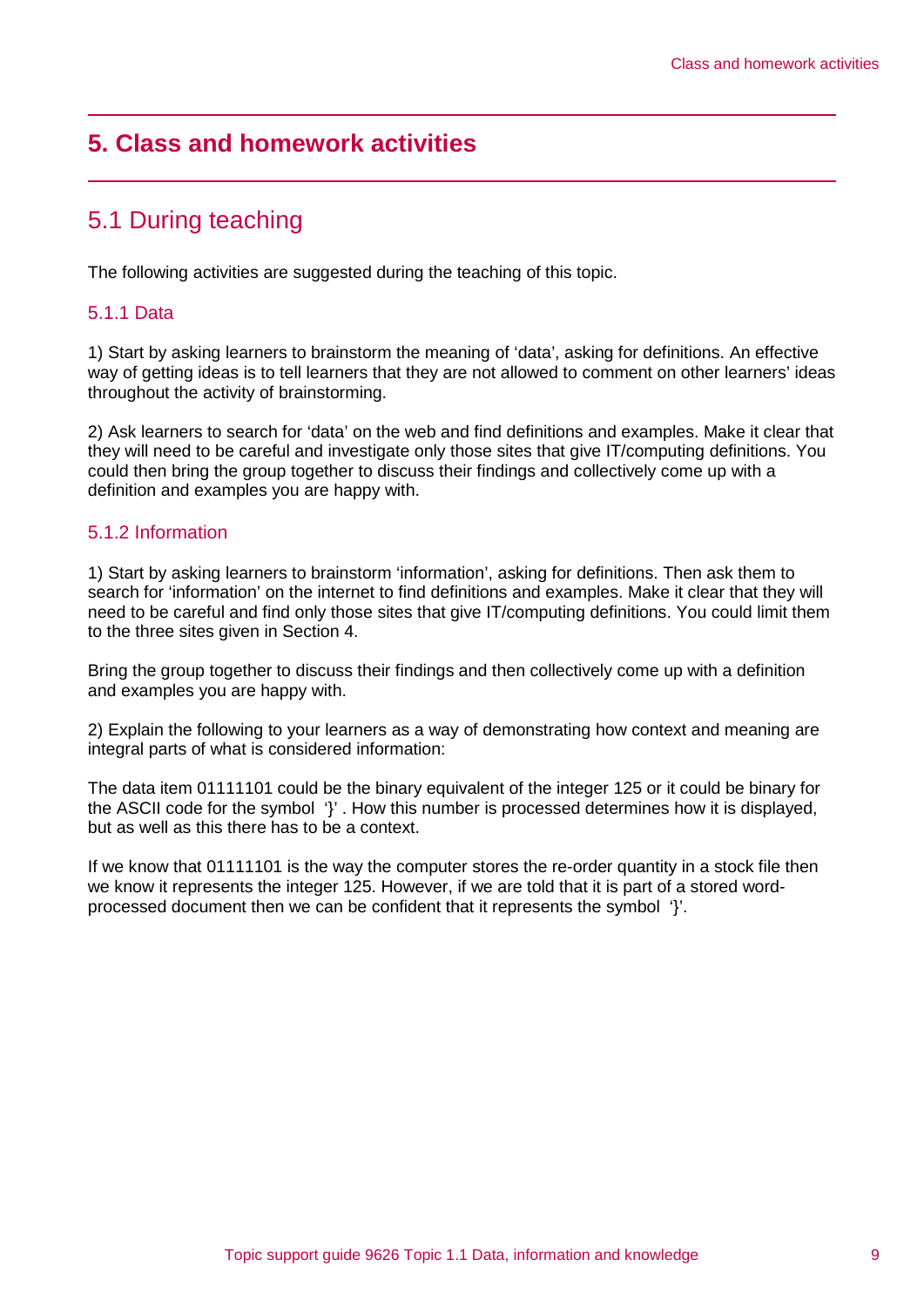#### 5.1.3 Knowledge

After repeating the type of activity that the learners undertook for data and information, give them this example:

**Data:** The number 40 000 is a piece of data, as is the name Iqbal Ahmed. Without anything else to help us, these two items of data are meaningless.

**Information:** If we now say that 'Iqbal Ahmed is a teacher' and '\$40 000 is a teacher's salary', the data is given meaning or context, and makes more sense to us.

**Knowledge**: builds on the information. Knowledge is 'Iqbal Ahmed is a teacher and he earns \$40 000 per year'.

Then ask learners to come up with their own examples.

# <span id="page-11-0"></span>5.2 Topic consolidation

The following activities are suggested to consolidate your students' learning after they have studied this topic:

#### 5.2.1 Sixty second challenge – sum up knowledge learned in this topic

Give learners an A4 piece of paper and ask them to write down everything they can remember about the topic Data, Information and knowledge in 60 seconds. No outside resources such as textbooks, their lesson notes or computers are allowed.

Learners then work in groups of four to compare their ideas, and using a side of A3 paper, copy out the relevant points for displaying in the classroom.

#### 5.2.2 Write the new words you have learnt in this topic and what they mean in terms of information technology

Again each learner should have a piece of A4 paper to write on, but this activity is not limited by an amount of time. You may need to bring the activity to an end when the majority of the learners have completed the activity.

You could collect and collate these responses and display the better ones on a wall of the classroom to be used by learners as a visual stimulus when revising.

#### 5.2.3 Self-assessment – record what you've learnt, any difficulties you have had and set your personal targets for learning.

This activity is not time limited but you will need to be aware of when your learners have started to run out of ideas.

Learners will need to set their own targets for learning and together with you, will need to devise methods by which they can achieve their targets.

5.2.4 Change of role – student as teacher. What questions would you ask the class and why?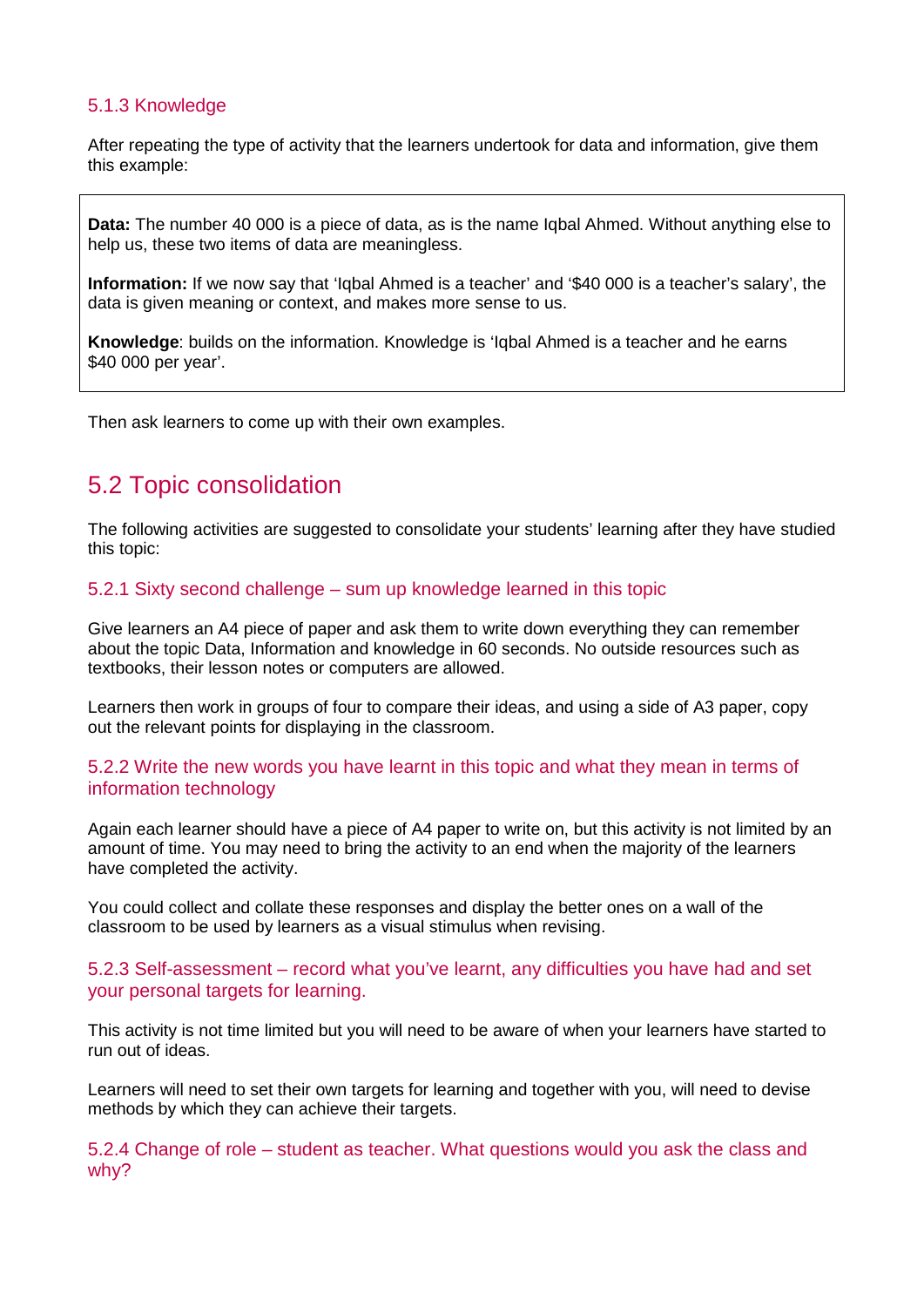Ask learners to imagine they are the teacher. They write down three questions they would ask the other learners that would fully show that they have understood the topic.

One learner then uses their questions to ask the other learners about the topic. After learners have answered the questions, ask the group to comment on whether the questions were detailed enough. Give them a few minutes to refine their own questions.

Other learners in turn take the role of the teacher, allowing time to refine questions each time a learner finishes asking questions.

Note: The number of learners allowed to ask questions needs to be small unless the group is small.

#### 5.2.5 Consolidation using question and answer cards

This activity is only suitable for medium to large teaching groups (at least eight learners). Create cards (and laminate them if possible) with a question on one card and the answer on another. Mix the cards up, and give each learner two cards – an answer card and a question card, so that learners don't have a matching question and answer. Ask the learners to stand up.

Select a learner to start by asking their question (read from the card). The learner with the correct answer shows their answer card. They then ask their question from their question card and sit down. The activity continues until there are no learners left standing.

### <span id="page-12-0"></span>5.3 End of topic test

- 1. Explain the difference between data and information. [2 marks]
- 2. Describe how data becomes knowledge. [3 marks]
- 3. 5, 10, 15, 20 are items of data. Explain how these could become information and what knowledge could be gained from them. [4 marks]